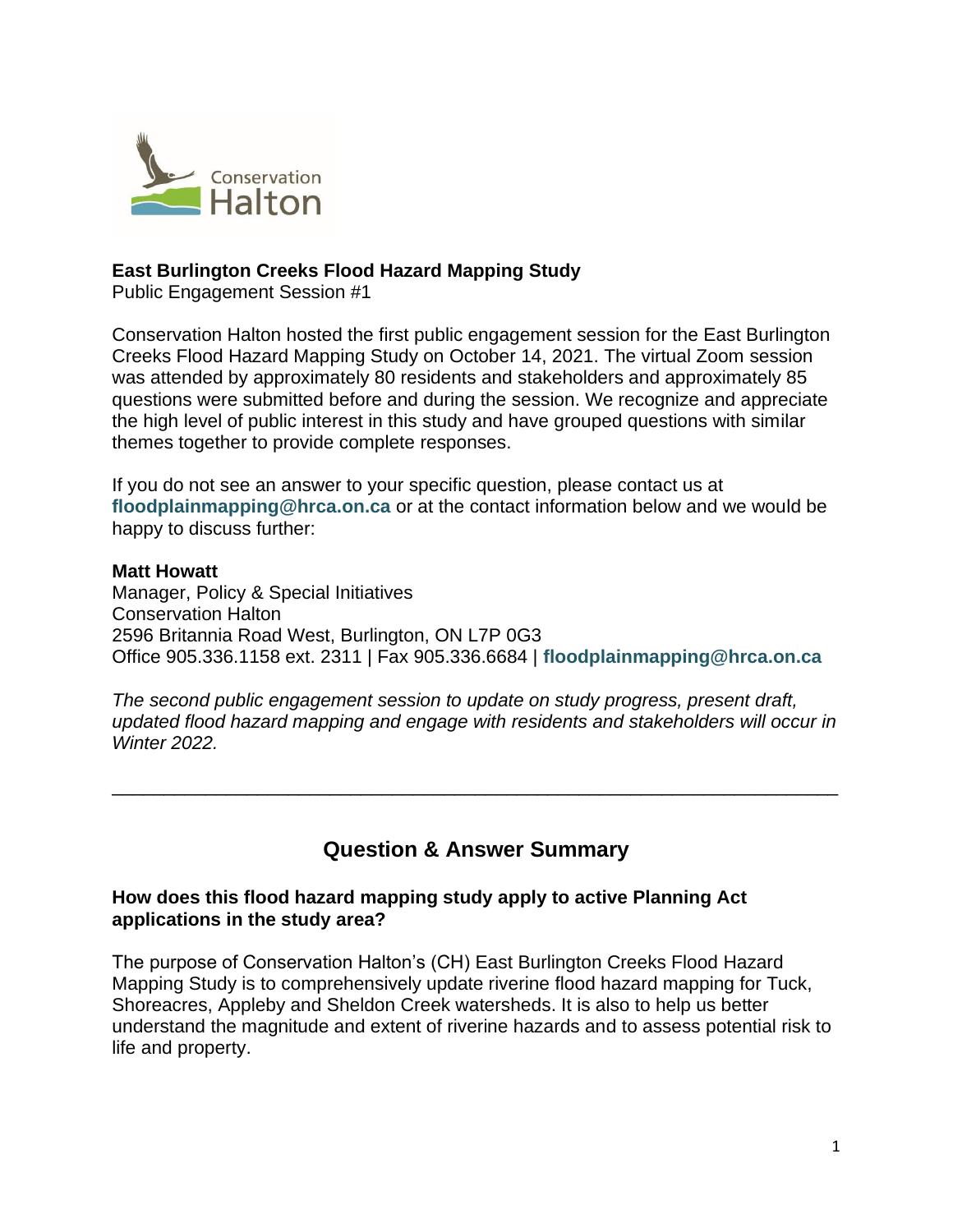This study is not evaluating site specific planning applications or development proposals. However, Conservation Halton Planning and Regulations staff is involved in the review of Planning Act applications in the study area through the municipal plan review process. This includes Millcroft Greens Corporation (Country Club Drive and Dundas Street) and Branthaven Development Corporation (Oval Court and Fairview Street).

CH reviews planning applications or development proposals that are located near or within hazardous lands (e.g., flooding and erosion hazards). Developers are required to demonstrate that any proposed development will not increase flood risk or impact upstream or downstream lands by using sophisticated studies done by independent engineering firms specializing in water resources engineering. CH's goal in the review of planning and development proposals is to protect people and property from risks related to natural hazards and to make sure that existing hazards are not worsened and/or new hazards are not created by new development.

Through our public engagement efforts and reviews of planning and development proposals, developers are notified of CH's East Burlington Creeks Flood Hazard Mapping Study to ensure that they are aware of the study and have access to the best available flood hazard information coming out of the study, once available.

CH will continue to review any planning applications or developments submitted within the East Burlington Creeks Flood Hazard Mapping Study area using the best available flood hazard information. We will advise the municipalities and developers of any necessary revisions and/or Conservation Halton permit requirements as new information becomes available through completion of the study, which is targeted for March 2022.

## **How does this flood hazard mapping study apply to new development proposals in the study area?**

Developers of residential, commercial, industrial, and/or infrastructure projects are required by Conservation Halton to demonstrate that any proposed development in hazard lands will not increase flood risk or impact upstream or downstream lands. CH's primary goal is to protect people and property from risks related to natural hazards and to make sure that existing hazards are not worsened and/or new hazards are not created by new development.

The East Burlington Creeks Flood Hazard Mapping Study completion is anticipated for March 2022. However, once the study is further advanced, Conservation Halton will assess study results to determine when the information is considered the best available information for understanding the magnitude and extent of the flood hazard, assessing potential risk to life and property, identifying areas requiring further analysis, and/or decision making when development is contemplated in hazardous areas.

## **How does this flood hazard study relate to home insurance policies for flooding?**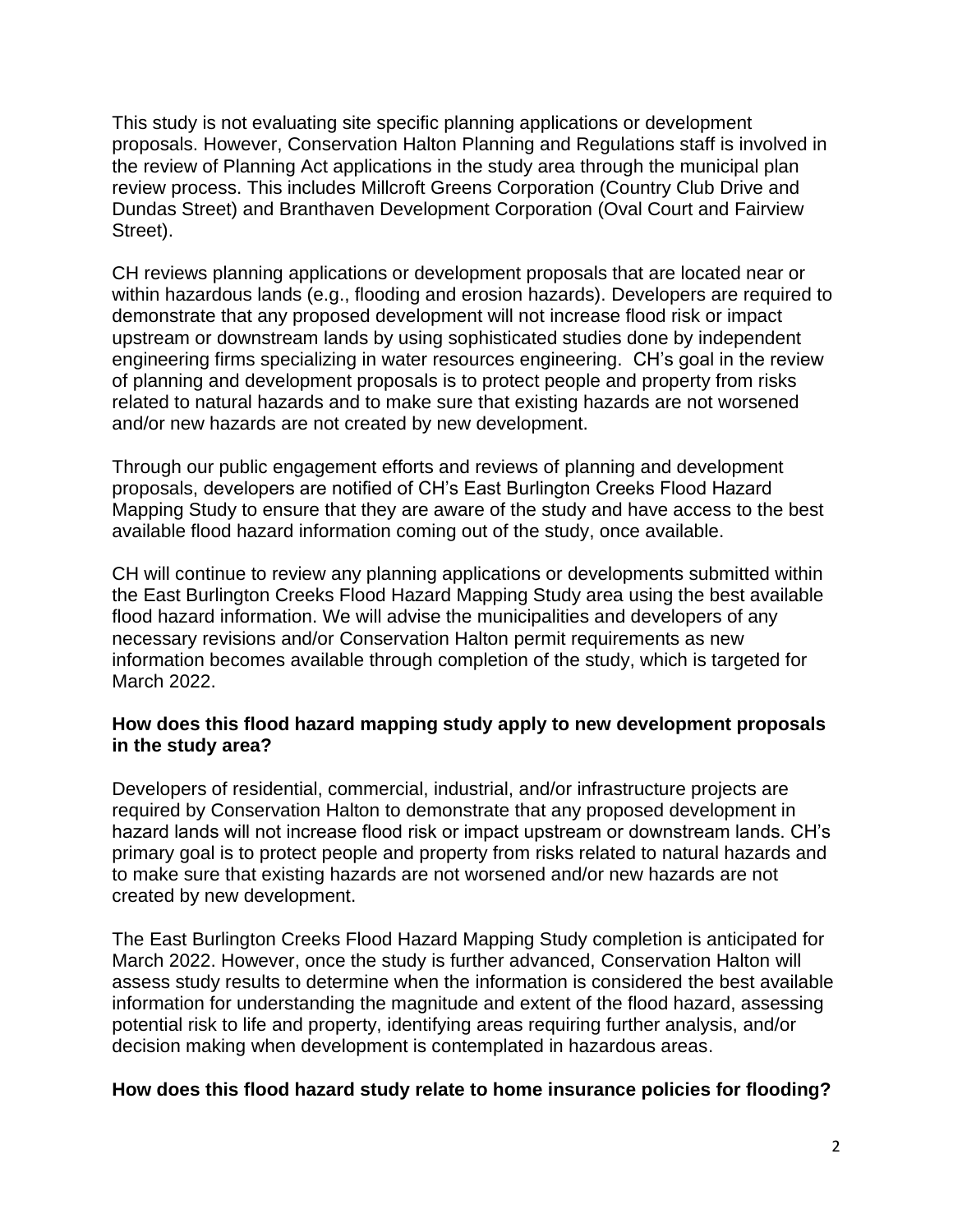The East Burlington Creeks Flood Hazard Mapping Study is not being undertaken for insurance policy purposes. We recommend that property owners contact their insurance provider to learn more about coverage for different types of flooding and how the insurance provider assesses risk.

The updated flood hazard mapping will be made publicly available in draft form, as part of the second public engagement session of the study. Once finalized, the mapping will be brought forward to Conservation Halton's Board of Directors for approval and then it will be incorporated into Conservation Halton's approximate regulation limit (ARL) mapping.

Conservation Halton's ARL mapping is shared with municipalities and made publicly available through the Conservation Halton website at **[conservationhalton.ca/planning-permits](http://www.conservationhalton.ca/planning-permits)**. This mapping provides property owners and potential purchasers with the best available information about potential riverine flood risks on a property.

If your property falls within the existing or updated riverine flood hazard limit, it may be at risk of riverine flooding under an extreme weather event. It also means your property is regulated by Conservation Halton and permission from Conservation Halton will be required prior to any construction or development. Application forms are available on the Conservation Halton website and proposals for development will be assessed according to policies as approved by the Conservation Halton Board of Directors (also available on the Conservation Halton website) Conservation Halton regulates properties within or close to hazardous lands to ensure risk to any future development from flooding are mitigated or avoided and that there are no impacts to neighbouring properties.

CH's mapping may differ from the information insurance companies apply when establishing rates for flood coverage. Insurance companies may consider flooding potential based on alternate standards or may consider other types of flooding including pluvial or urban flooding that is not associated with a watercourse or sewer backup. We recommend that property owners contact their insurance provider to learn more about coverage for different types of flooding.

# **What actions can property owners take to minimize flood damage?**

The Region of Halton, City of Burlington and Conservation Halton have all advanced initiatives and programs to help property owners minimize flood damage during a flood event.

The Region of Halton has information available on its website to help homeowners prepare for emergencies and protect their homes, including programs related to basement flooding prevention:

- [Enhanced Basement Flooding Prevention Subsidy Program](https://www.halton.ca/For-Residents/Water-and-Environment/Enhanced-Basement-Flooding-Prevention-Subsidy-Prog)
- Guide to Flooding [Prevention](https://www.halton.ca/Repository/A-Guide-to-Flooding-Prevention-And-Recovery) And Recovery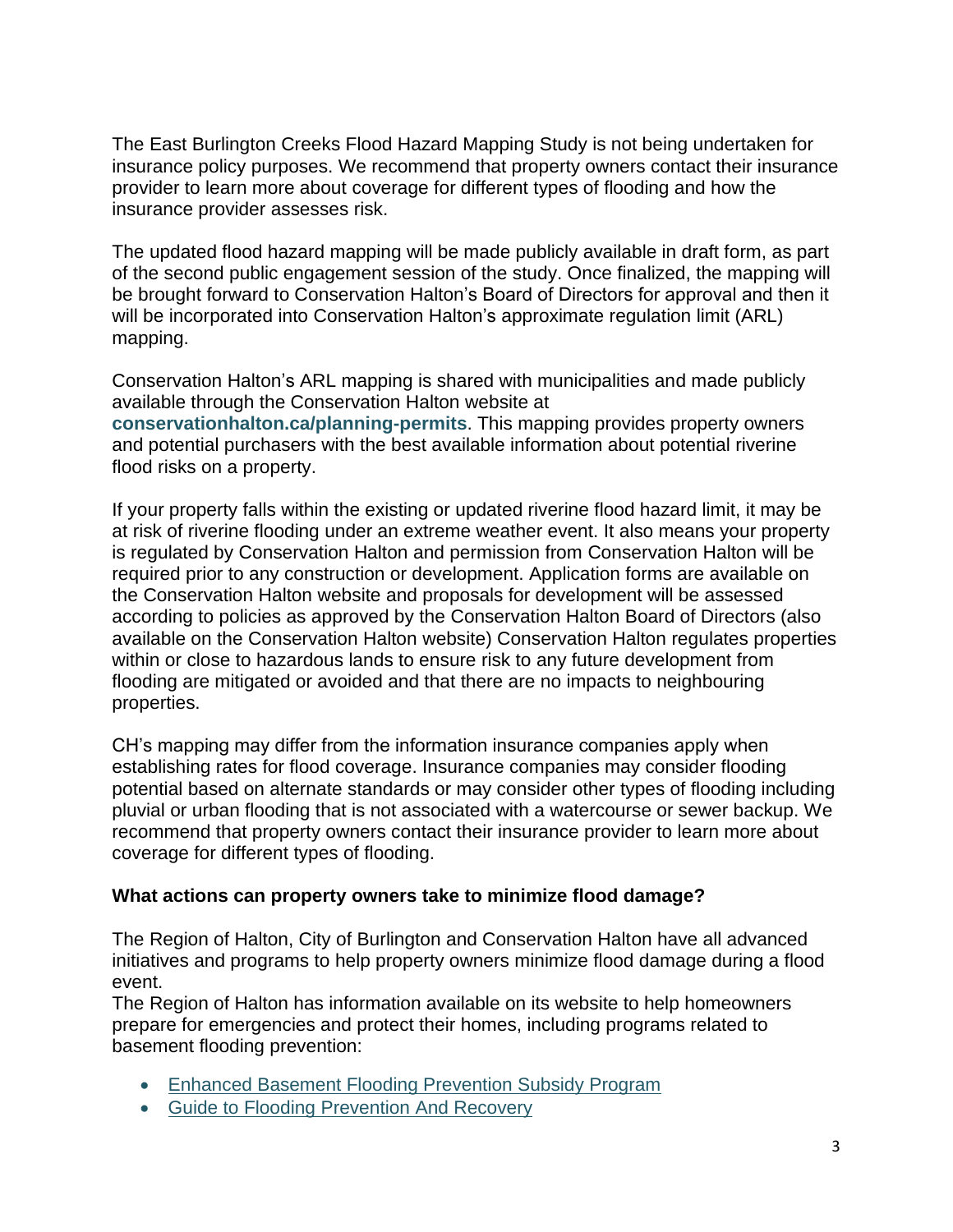The City of Burlington has information available on its website regarding their flood mitigation initiatives, including completion of the *Flood Vulnerability, Prioritization and Mitigation Study*:

- Flood Prevention Homeowner Resources
- Flood [Recovery](https://www.burlington.ca/en/services-for-you/Flood-Recovery.asp)

The Town of Oakville has information available on its website regarding their flood mitigation initiatives, including completion of the *Flood Prioritization Study:*

• [Flooding](https://www.oakville.ca/environment/flooding.html)

Conservation Halton has information available on its website regarding its modernized watershed monitoring systems and renewed Floodplain Mapping Program which identifies whether you are in a flood risk area.

- Flood [Forecasting](https://www.conservationhalton.ca/flood-forecasting)
- [Burlington](https://www.conservationhalton.ca/burlingtonflood) Flood
- [Floodplain](https://www.conservationhalton.ca/floodplainmapping) Mapping

CH provides flood forecasting and monitoring and issues public watches/warnings when flooding is anticipated or is imminent. CH's municipal partners have emergency management plans and are responsible for the "on the ground" actions during and after an emergency. These plans outline the role of police, fire, and other municipal staff and includes evacuation plans, emergency shelters and communication protocols.

## **Will this flood hazard mapping study address matters such as the protection of the natural environment in Burlington (e.g., wildlife, vegetation)? How can I find out more information on the health of the watershed?**

The purpose of the East Burlington Creeks Flood Hazard Mapping Study is to give us a better understanding the magnitude and extent of riverine hazards, to assess potential risk to life and property, and to update riverine flood hazard mapping for Tuck, Shoreacres, Appleby, and Sheldon Creek watersheds.

CH is dedicated to protecting, restoring, and enhancing natural spaces across our watershed through our conservation areas, restoration, planning and regulatory, and stewardship programs and services.

CH's long-term environmental monitoring team provides a comprehensive understanding of our local ecosystems, which is necessary for assessing the long-term health of the watershed. Every 5 years, Conservation Halton releases a Watershed Report Card which highlights key environment conditions and trends. Additional information can be found on CH's website: **[conservationhalton.ca/long-term](https://www.conservationhalton.ca/long-term-environmental-monitoring)[environmental-monitoring](https://www.conservationhalton.ca/long-term-environmental-monitoring)**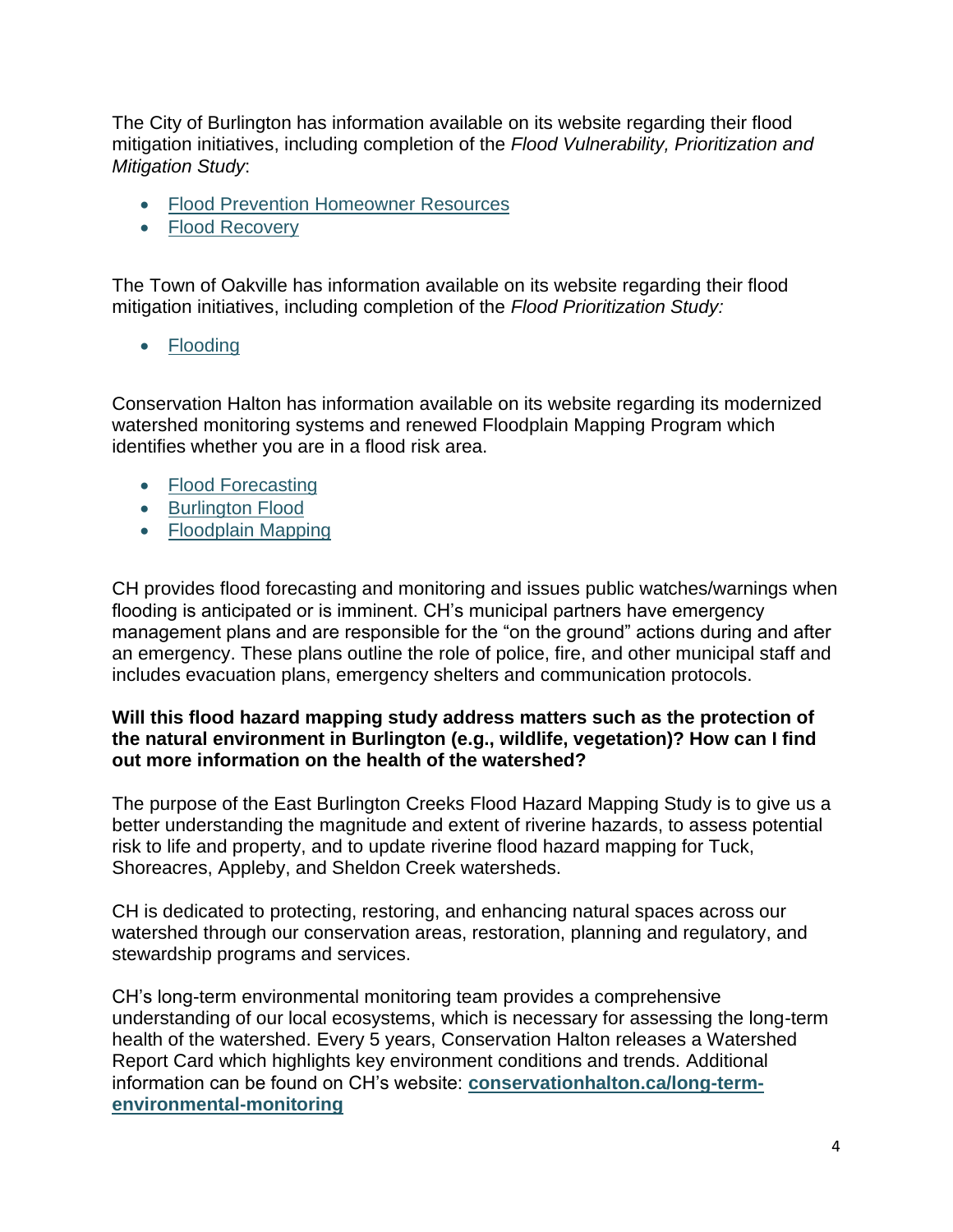## **How does this flood hazard mapping study relate to flood mitigation studies led by the City of Burlington and Town of Oakville?**

Local municipalities such as the City of Burlington and Town of Oakville often lead flood and erosion mitigation projects within their jurisdiction (more information can be found at **[burlington.ca/en/services-for-you/environmental-assessments-projects.asp](https://www.burlington.ca/en/services-for-you/environmental-assessments-projects.asp)** and **<https://www.oakville.ca/environment/flooding.html>**). Conservation Halton works with our municipal partners in the review of these mitigation projects to provide technical advice and ensure these studies meet Conservation Halton regulatory requirements.

This flood hazard mapping study will assist Conservation Halton and its municipal partners to identify flood hazard areas, minimize risk to people and property, support emergency management preparations and plan for long-term flood mitigation measures. This includes informing active and future flood mitigation studies by municipal partners.

## **How are watercourses and hazards managed and owned across Burlington? Do some privately owned properties contain watercourses and can I enter these lands?**

In recent years, Conservation Halton has worked with municipal partners through the planning process to have regulated areas including watercourses and natural hazard areas dedicated to municipalities and included within appropriate Official Plan and zoning by-law designations (i.e., natural creek blocks in subdivisions). This ensures that new development is not located in hazard lands.

Older communities within the study area such as those in Burlington south of the QEW/403 pre-date this planning practice and in these areas, some sections of watercourse may traverse private properties.

Trespassing on private property is not supported by Conservation Halton and may violate the Trespass to Property Act. We recommend contacting your local municipality to find out if a specific section of watercourse or creek block in your community is privately owned and whether it is included in any active or future flooding or erosion mitigation studies.

CH regulates all watercourses, valleylands, wetlands, Lake Ontario and Hamilton Harbour shoreline and hazardous lands, as well as lands adjacent to these features on both public and private property.

## **How will information from this flood hazard mapping study be used?**

This study results will be used by both Conservation Halton and its municipal partners to ensure that flood hazard areas are identified and understood, to minimize the risk to people and property, to support emergency management preparations and to plan for long-term flood mitigation measures.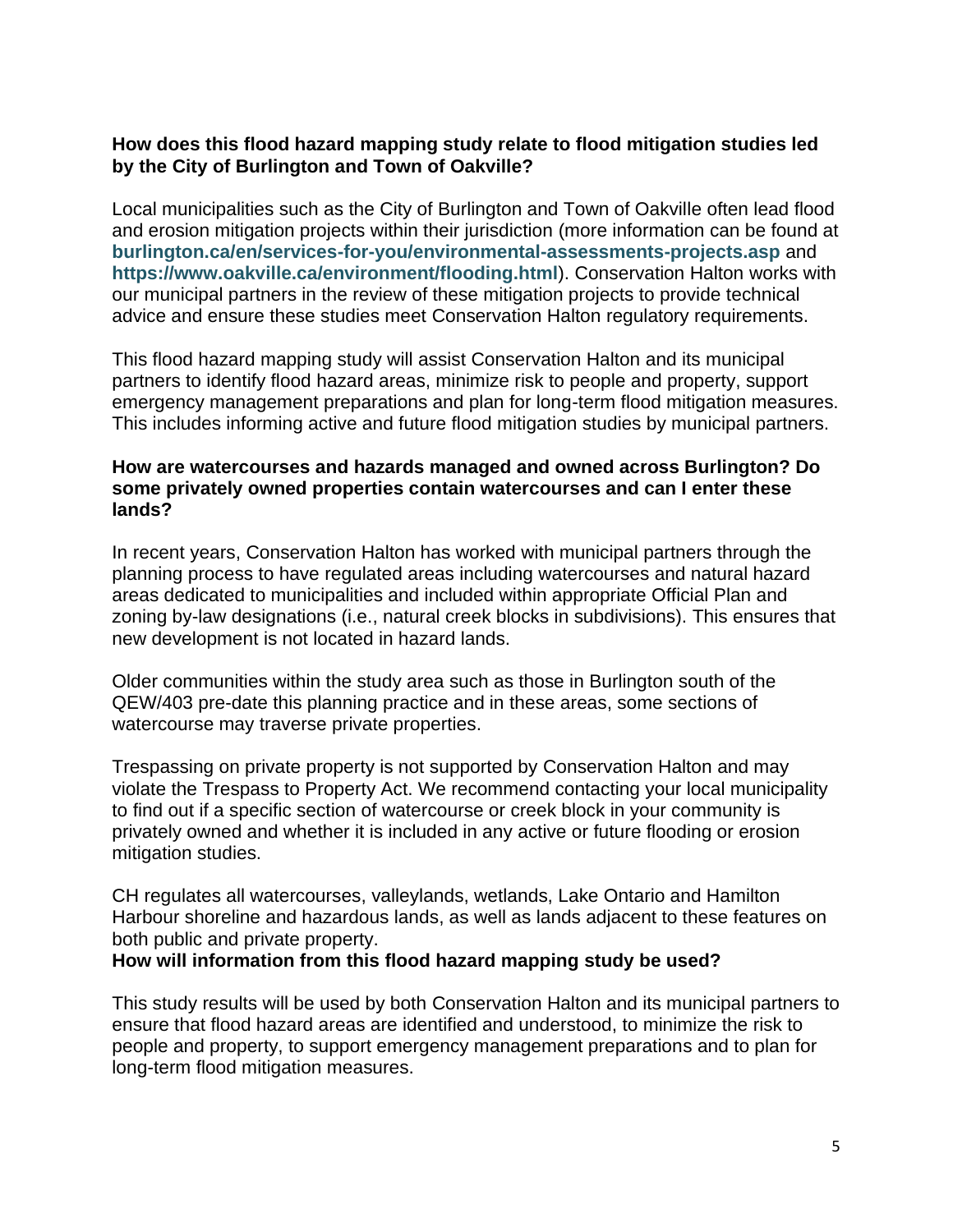The current approach to flood plain management in Ontario is to reduce or avoid hazard risk to life and property by limiting development within floodplains and ensuring that any permitted development does not impact downstream landowners. There are various ways to help avoid or mitigate risk associated with flooding hazards. Flood management activities of CAs include:

- undertaking floodplain mapping, modelling, and monitoring streamflow/rainfall
- limiting existing development in flood prone areas and preventing new floodplain development as required by the Province in legislation
- providing planning support and advice to municipalities to identify flood prone areas, minimize flood impacts, and issue flood warnings
- owning/acquiring important floodplain lands
- operating dams, dykes, channels and erosion control structures
- undertaking watershed management activities that support flood management which include watershed-scale monitoring, data collection management and modelling, watershed-scale studies, plans, assessments and strategies, and watershed-wide actions including stewardship, communications, and outreach and education activities.
- Municipalities create OP and zoning by-laws, upgrade infrastructure, risk preparedness, etc.

The updated flood hazard mapping will be made publicly available in draft form, as part of the second public engagement session of the study. Once finalized, the mapping will be brought forward to CHs Board of Directors for approval and then it will be incorporated into CH's approximate regulation limit (ARL) mapping.

CHs ARL mapping is shared with municipalities and made publicly available through the Conservation Halton website at **[conservationhalton.ca/planning-permits](http://www.conservationhalton.ca/planning-permits)**. This mapping provides property owners and potential purchasers with the best available information about potential riverine flood risks on a property.

## **How do residents and stakeholders share their concerns and observations regarding flooding in their communities?**

Please feel free to share any photos, video, or other documentation you may have that shows the extent of past flood riverine flooding. Sharing this information early in the study process will help us refine our models so we can have greater confidence in the final study results. Please send information to **[floodplainmapping@hrca.on.ca](mailto:floodplainmapping@hrca.on.ca)**

Current flood hazard information for the study area can be obtained through the Conservation Halton website at **[conservationhalton.ca/planning-permits](http://www.conservationhalton.ca/planning-permits)**. The current flood hazards shown for the study area may be updated and are subject to change.

## **How does this study relate to the class action lawsuit that Conservation Halton and the Town of Oakville are currently involved in?**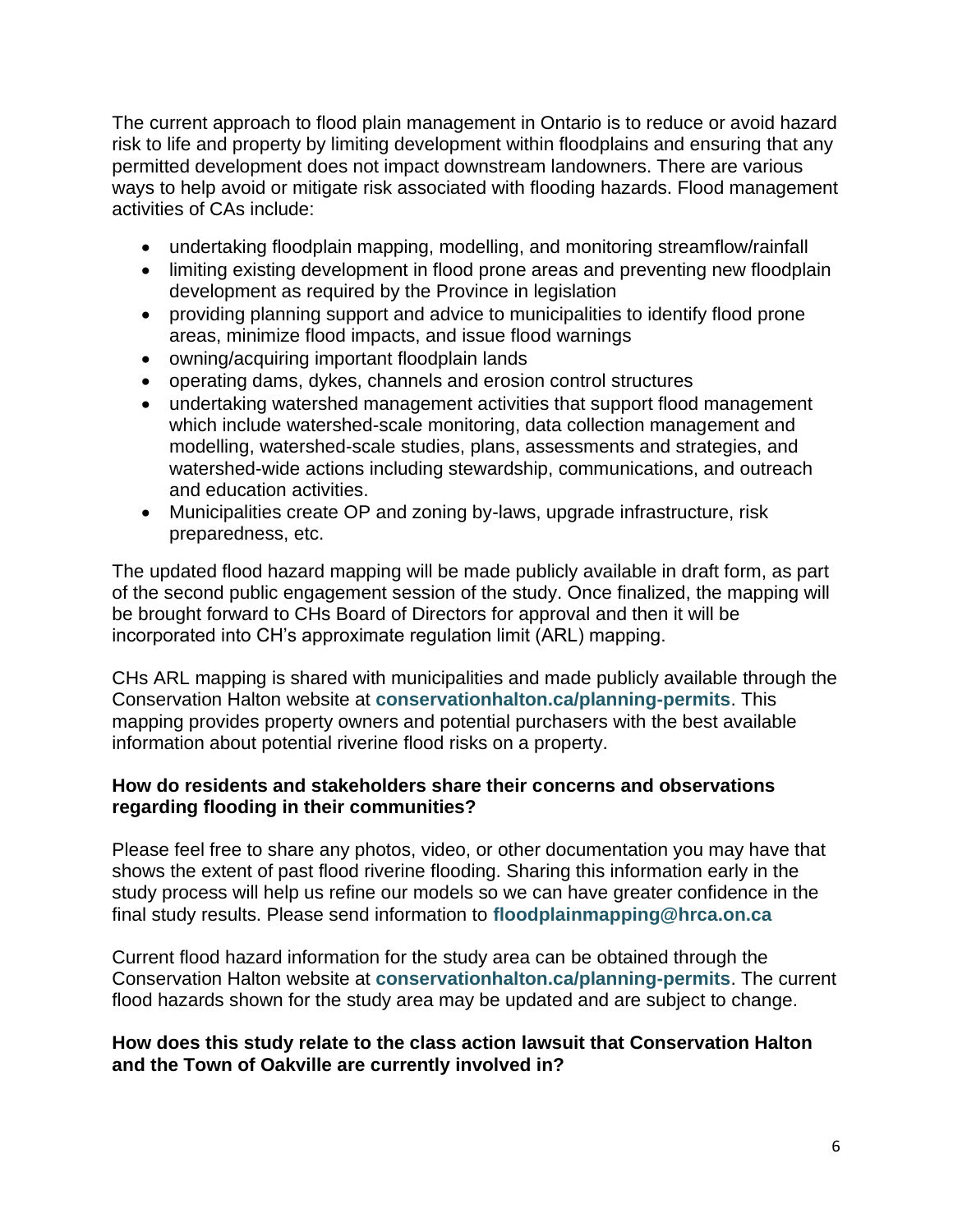On June 24, 2021, an Amended Amended Statement of Claim was served which alleges that the Province, the municipalities and Conservation Halton caused an increase in the floodplain in south Oakville by allowing upstream development. Conservation Halton is and will continue to vigorously oppose this claim, which Conservation Halton firmly believes is without merit.

Conservation Halton manages water resources using integrated, ecologically sound environmental practices to maintain secure supplies of clean water, to protect communities from flooding and erosion to ensure that environmental planning is an integral part of community development. Conservation Halton has invested in reducing flood risk to watershed residents throughout our area of jurisdiction through preventative measures such as reforestation, restoration, land acquisition, regulations, mapping, monitoring, flood warning and forecasting, and as a last resort, structural flood control measures such as dams, reservoirs, and channels.

Conservation Halton has faithfully fulfilled and will continue to fulfill its mandate under the Conservation Authorities Act to:

- protect the public from the risks to life and property from flooding
- provide planning services and advice to municipalities, including the Town of Oakville, and other agencies as required in keeping with provincial policies

Permission is required from Conservation Halton for undertaking activities in the floodplain and other hazard areas under Regulation 162/06. Conservation Halton's policies provide landowners with the opportunity for reasonable home improvements (e.g., minor additions) and replacement of existing structures, where it can be demonstrated that neighbouring properties will not be impacted and flood proofing measures can be undertaken. Conservation Halton's core policy is to ensure there is no net cumulative impact and this policy was implemented over the years in question. Conservation Halton will fully explain the situation in due course in its court filings.

## **What is the timeline for the flood hazard mapping study and how will residents and stakeholders be kept informed?**

In 2018, Conservation Halton initiated a multi-year program to update floodplain mapping across our jurisdiction through our Floodplain Mapping Program (FPM). More information can be found on CHs website at:

**[conservationhalton.ca/floodplainmapping](https://www.conservationhalton.ca/floodplainmapping)**. This flood hazard mapping study is part of a pre-planned update. As part of our FPM, we intend to update the floodplain mapping associated with Bronte Creek and all other watersheds within the next five years.

The approximate cost to complete the East Burlington Creeks Hazard Mapping Study is \$500,000. This study is financially supported by the Province of Ontario and Government of Canada through the National Disaster Mitigation Program and by the Region of Halton.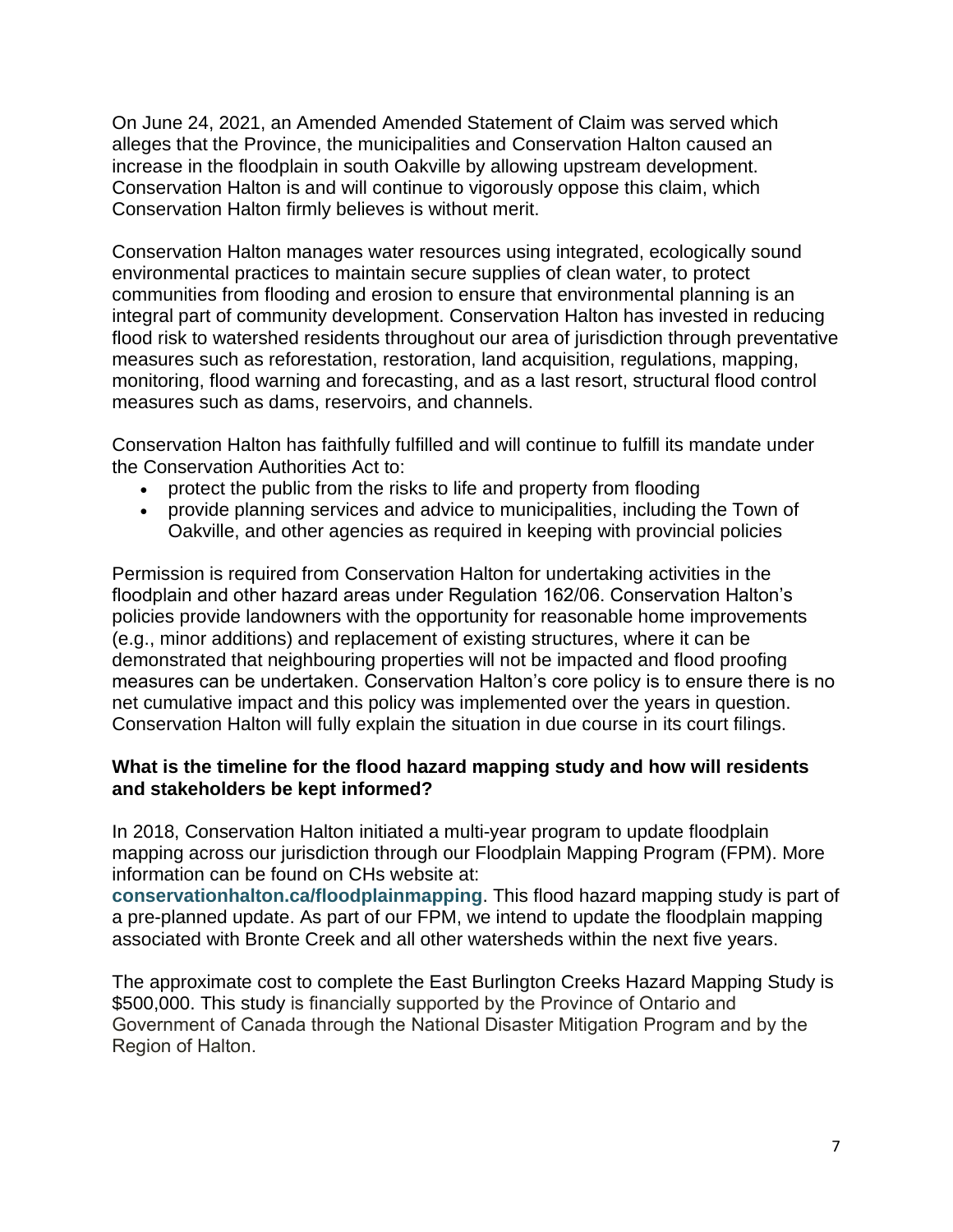Notification of Public Engagement Sessions for flood hazard mapping studies are published in local newspapers (e.g., Burlington Post and Oakville Beaver) and posted on CH's social media (e.g., Facebook and Twitter). Direct email notifications are also sent to stakeholders and those who have requested to be added to our email list. Study information is posted on CH's website with contact information for key staff involved in each study.

Draft floodplain mapping will be shared with the public during the second public engagement session. The study team will consider public comments before finalizing the study. Once the study is finalized, the study will be brought to Conservation Halton's Board of Directors for approval before the final study results are incorporated into CH's ARL mapping.

# **What areas does Conservation Halton regulate? How will this flood hazard mapping study affect areas that Conservation Halton regulates?**

Under Section 28 (1) of the *Conservation Authorities Act*, an authority may make regulations applicable in the area under its jurisdiction to prohibit, regulate or require the permission of the authority for:

- straightening, changing, diverting or interfering in any way with the existing channel of a river, creek, stream or watercourse, or for changing or interfering in any way with a wetland
- prohibiting, regulating or requiring the permission of the authority for development, if in the opinion of the authority, the control of flooding, erosion, dynamic beaches or pollution or the conservation of land may be affected by the development;

Under Ontario Regulation 162/06, Conservation Halton regulates all watercourses, valleylands, wetlands, Lake Ontario and Hamilton Harbour shoreline and hazardous lands, as well as lands adjacent to these features. Not all regulated areas are mapped, but natural hazards, whether mapped or not, are considered regulated. Section 2(2) of the regulation explicitly states:

- (2) All areas within the jurisdiction of the Authority that are described in subsection (1) are delineated as the "Regulation Limit" shown on a series of maps filed at the head office of the Authority under the map title "Ontario Regulation 97/04: Regulation for Development, Interference with Wetlands and Alterations to Shorelines and Watercourses". O. Reg. 59/13, s. 1 (2).
- (3) If there is a conflict between the description of areas in subsection (1) and the areas as shown on the series of maps referred to in subsection (2), the description of areas in subsection (1) prevails. O. Reg. 59/13, s. 1 (2).

When a flood hazard is identified and/or mapped through technical studies, Conservation Halton assesses risk and advises landowners of CH's regulatory requirements when development is contemplated in hazardous areas.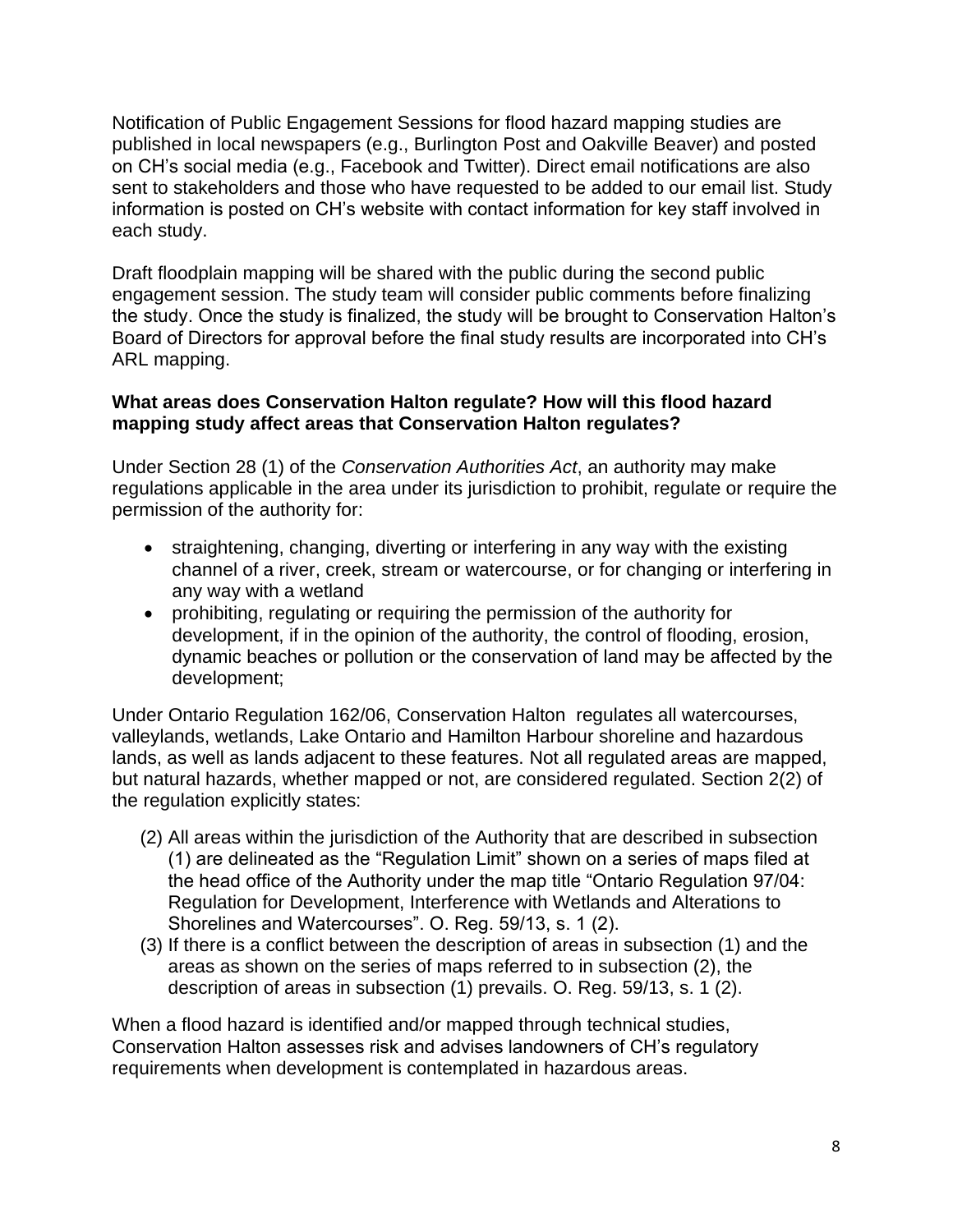*Ontario Regulation 162/06* requires that a permit be obtained from Conservation Halton prior to development, interference with wetlands or alterations to shorelines and watercourses. Development within CH's regulated area can be restricted and, in some cases, not permitted. Development as defined in the *Conservation Authorities Act* has a broad meaning and includes:

- the construction, reconstruction, erection or placing of a building or structure of any kind;
- any change to a building or structure that would have the effect of altering the use of potential use of the building or structure;
- increasing the size of the building or structure; or increasing the number of dwelling units in the building or structure, site grading, or
- the temporary or permanent placing, dumping or removal of any material, originating on the site or elsewhere.

A copy of the *Conservation Authorities Act* can be found at **[elaws.gov.on.ca.](http://elaws.gov.on.ca/)** Please visit **[conservationhalton.ca](file:///C:/Users/mhowatt/AppData/Local/Microsoft/Windows/INetCache/Content.Outlook/M8Q499ZG/www.conservationhalton.ca)** for a copy of *Ontario Regulation 162/06* and the related policy document.

If your property falls into the existing or updated riverine flood hazard limit, it may be at risk of riverine flooding under an extreme weather event. It also means your property is regulated by Conservation Halton and permission is required from Conservation Halton to develop in these areas.

As the East Burlington Creeks Flood Hazard Mapping Study progresses, staff anticipates that refinements to CH's ARL mapping will likely be necessary. Additional flood hazard or regulated areas may be identified but, some areas may also be removed.

## **Why are the 1:100 year and Regional floodplains applied to establish the flood hazard? Is this an appropriate standard?**

In CH's jurisdiction, the Province stipulates the regulatory flood event standard for riverine systems as the greater of the 1:100 year flood event or the Hurricane Hazel (Regional storm) flood event. The regulatory flood events within CH's (and other Southern/Central Conservation Authorities') jurisdiction are the most stringent applied in Ontario, with the Regional Storm reflecting a significant rainfall event that occurred in 1954 in the Toronto area.

The rainfall patterns that define these flood event standards have different characteristics. Peak rainfall intensity is higher for the 1:100 year storm, while total rainfall is much greater for the Regional Storm. In the uppermost reaches of a watershed, where the drainage area contributing runoff is small, peak flows are more sensitive to rainfall intensities then rainfall volume. In these reaches, the regulatory flood hazard is typically defined by the 1:100 year flood hazard. For most of a watershed however the rainfall volume is typically the critical factor, and the Regional Storm determines the regulatory flood hazard.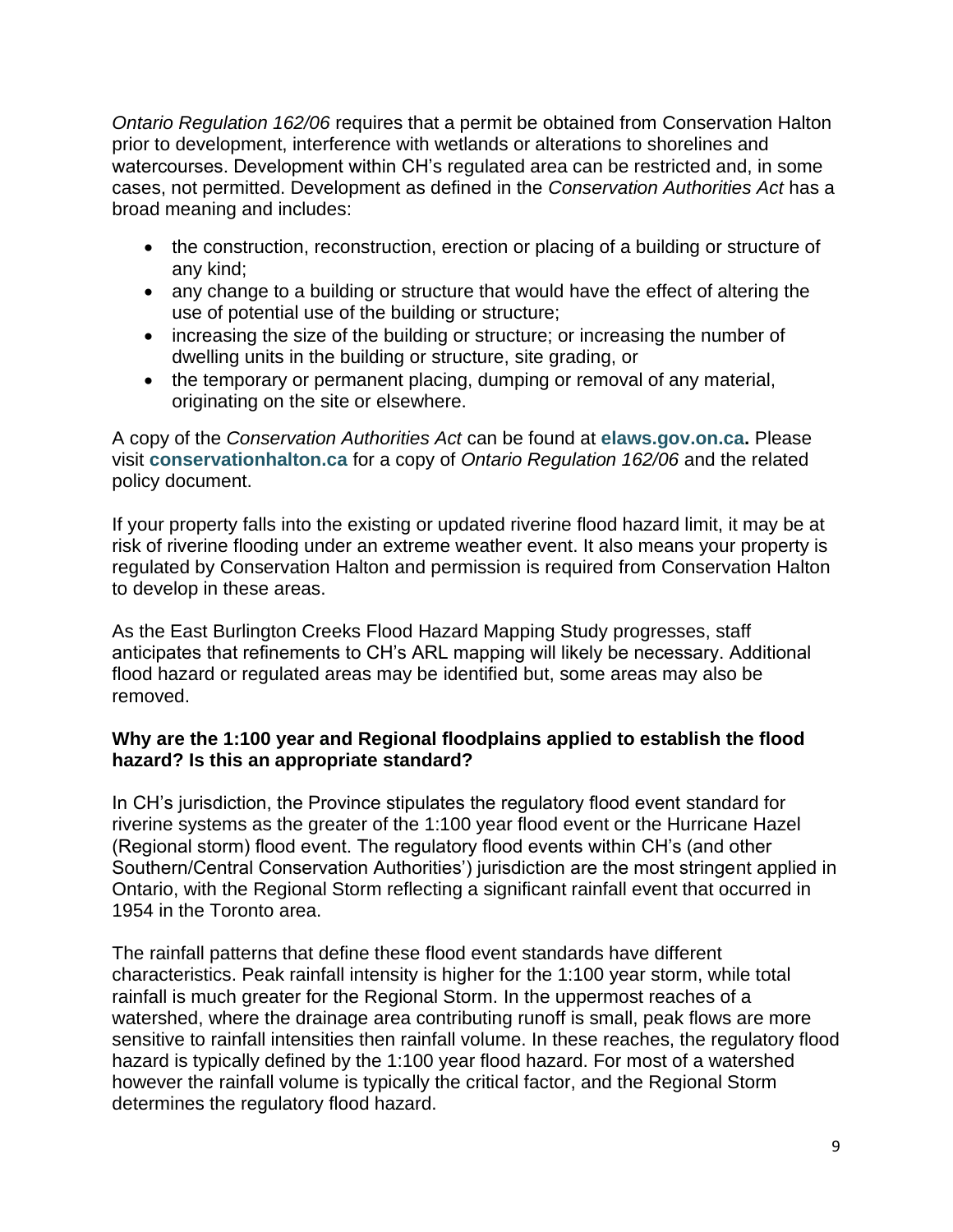# **How will climate change impacts be incorporated into this study?**

Climate change impacts will be incorporated into our analysis of the 1:100-year flood hazard. In 2020, the City of Burlington updated their Stormwater Management Guidelines to define how climate adjusted rainfall is to be calculated for return events (such as the 1:100-year storm). As part of this study, we will be applying the climate adjusted rainfall to estimate future 1:100 year flows and flood hazard limits. Climate change adjustments will not be applied to the Regional Storm, as its rainfall distribution is defined by the Province's regulation.

We anticipate climate change will result in only localized impacts to the regulatory flood hazard, as:

- the Regional Storm typically defines the regulatory flood hazard in most areas, and
- floodplain characteristics, such as slope, valley shape, and road/rail crossings have a greater influence on floodplain limits

# **How are peak flows calculated?**

Peak flows are calculated by evaluating runoff, rainfall intensity and size of the catchment area. Hydrologic modelling evaluates what proportion of the rainfall will infiltrate, evaporate or runoff. Hydrologic modelling considers multiple factors including soil type, land cover, vegetation, and rainfall intensity to determine what portion of the rainfall will generate runoff, and what the corresponding flow will be at various points within the watershed.

# **How are regulated allowances determined?**

The Province prescribes regulated allowances of up to 15 metres adjacent to the greater of the stable top of bank of valley features and floodplain limits. Conservation Halton applies a 7.5 m regulated allowance to all minor valley systems, including Tuck, Appleby, Sheldon, and Shoreacres Creeks.

The regulated allowance:

- ensures safe access and egress for people and vehicles during a flooding (or erosion) emergency and regular maintenance or repair to structures within or adjacent to the hazard;
- provides a buffer from the impacts of unknown events and addresses limitations in accurately predicting extreme events within a naturally variable system, considering
	- o erosion/channel migration
	- $\circ$  debris/ice jams impeding flows
	- o flood waves (should a culvert or embankment wash out)
	- o potential for a larger storm event to occur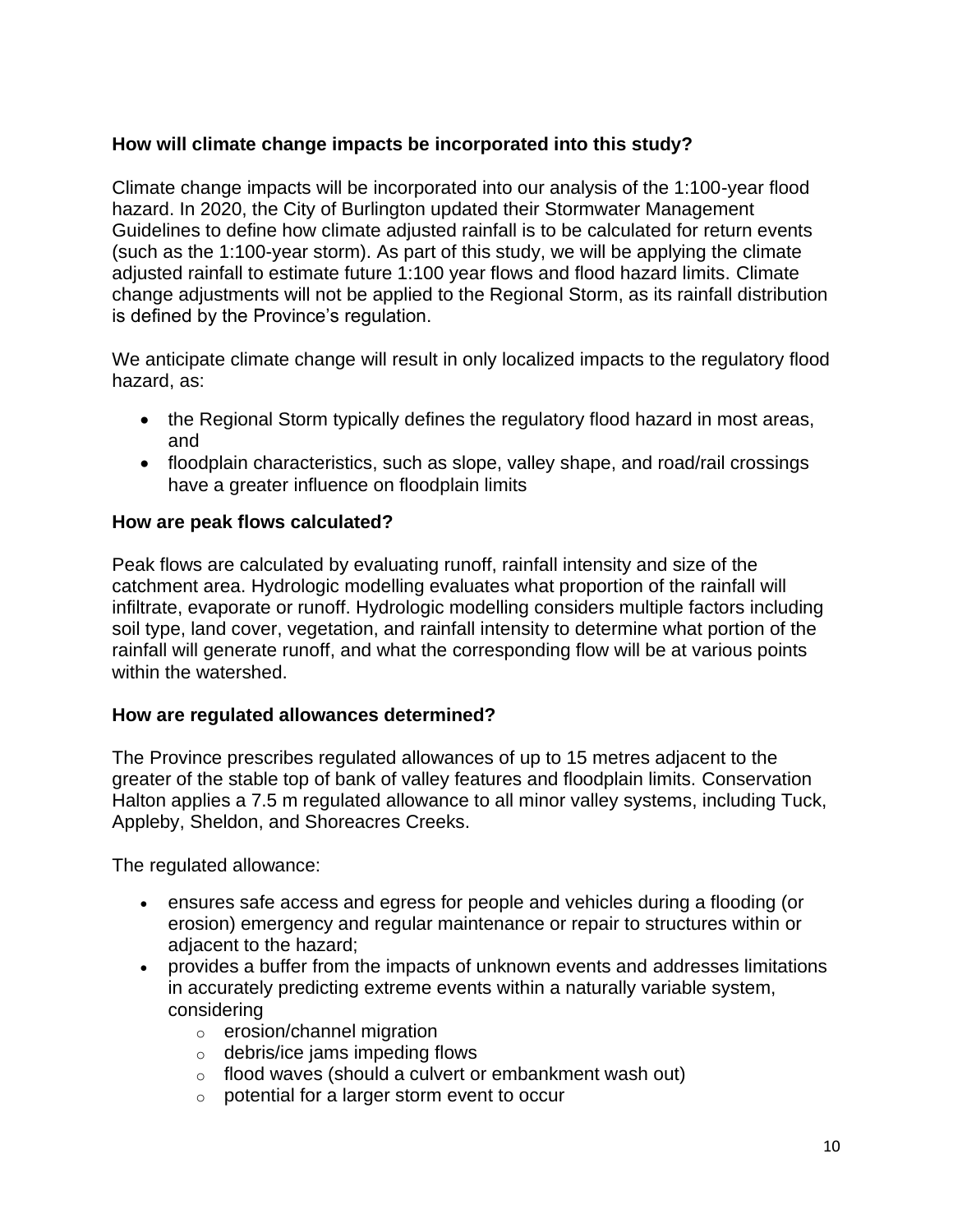- $\circ$  data limitations
- o software capabilities to model complex processes; and,
- allows for consideration of activities directly adjacent to the flood (and erosion) hazard which could aggravate or increase the hazard risk.

## **Did the flood hazard model that existed prior to the August 4, 2014 flooding event in Burlington match the extent of actual flooding?**

CH documented the August 2014 flooding event in a report titled "August 4, 2014 Storm Event" available from our website at **[conservationhalton.ca/burlingtonflood](https://conservationhalton.ca/burlingtonflood)**. Conservation Haltonstaff documented high flow observations within public lands and our models generally provided a good approximation of the flooding extent (see report pages 27 and 28 for comparison), however, older models did not define flow paths associated with spills or recognize flow interactions between watersheds.

## **How do stormwater management, land use, and changes in hydrologic and hydraulic modelling affect CH's approach to undertaking flood hazard mapping studies?**

Flood hazard mapping and stormwater management design are coordinated through various planning processes, such as subwatershed, servicing and mapping studies, as well as through guidelines and common industry practices.

CH makes decisions associated with flood hazards and development based on the best information available at that time. The goal of our study is to define the current and future flood hazard based on the best available information, using current tools and technology. While we will consider the findings of past studies, flood hazard limits are defined using future conditions based on planned future growth and land uses designated in municipal official plans and climate adjusted rainfall data.

Despite considering potential future conditions, flood hazard limits determined through this study may need to be updated in the future to incorporate new technical standards and resources such as new topographic or calibration data and updates to modelling software and to recognize new information describing future conditions.

The updated flood hazard mapping will be made publicly available in draft form, as part of the second public engagement session of the study. Once finalized, the mapping will be brought forward to CH's Board of Directors for approval and then it will be incorporated into CH's approximate regulation limit (ARL) mapping.

Flood hazard mapping and stormwater management design are coordinated through various planning processes, such as subwatershed, servicing and mapping studies. Parameter assumptions, such as run-off co-efficients, may differ between studies as guidelines and common industry practices evolve over time.

## **How does development impact sewer capacity?**